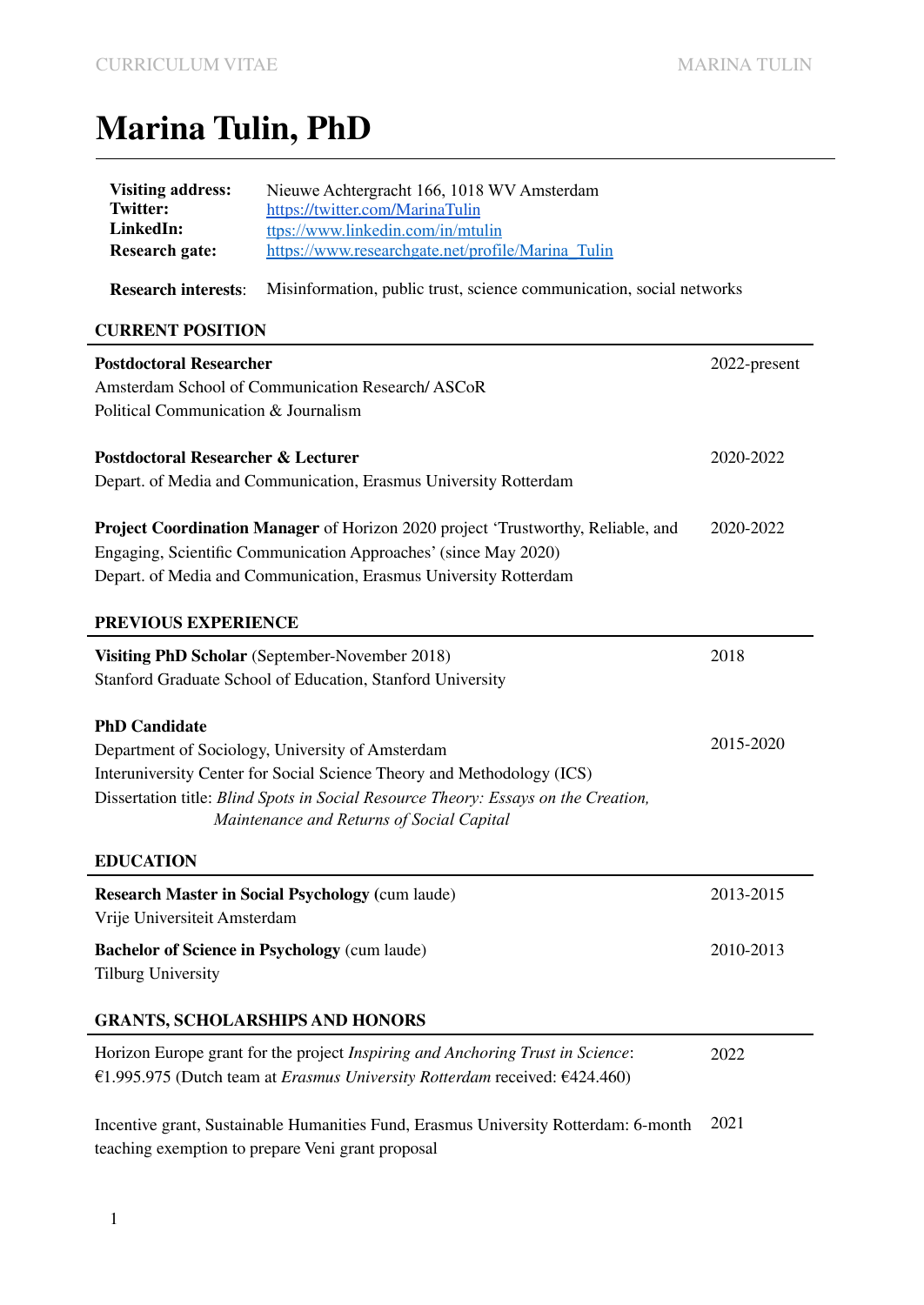| Dissertation Grant, Amsterdam School for Social Science Research, University of<br>Amsterdam: €1.500                         | 2020      |
|------------------------------------------------------------------------------------------------------------------------------|-----------|
| Travel Grant, Amsterdam University Fund: €700                                                                                | 2019      |
| William James Scholarship, Vrije Universiteit Amsterdam: €5.000                                                              | 2013-2015 |
| Excellence Scholarship, Tilburg University: $£1.500$                                                                         | 2013      |
| Weltwärts-Award for Innovative Sustainability, Federal Ministry for Economic<br>Cooperation and Development, Berlin, Germany | 2013      |
| Outreaching Honors Program, Tilburg University                                                                               | 2011-2013 |
| DATA COLLECTION AND RESEARCH PROJECTS                                                                                        |           |
| Mis- and disinformation in the context of the Russia-Ukraine war                                                             | 2022      |
| Survey on susceptibility to disinformation in 19 countries $(N = 19,037)$<br>٠                                               |           |
| Pre-registration: https://osf.io/pruda/<br>٠                                                                                 |           |
| Trustworthy, Reliable and Engaging Scientific Communication Approaches                                                       | 2021      |
| <b>Erasmus University Rotterdam</b>                                                                                          |           |
| Survey experiment on science communication in 7 European Union countries (N<br>$\bullet$<br>$= 7,120$                        |           |
| <b>Contact Hypothesis Revisited: Spatial Effects of Interethnic Contact</b>                                                  | 2018      |
| University of Amsterdam                                                                                                      |           |
| Co-PI of a series of field and survey experiments on racial/ethnic bias                                                      |           |
| <b>Matchmaker: A Two-Day Study on Love and Friendship</b>                                                                    | 2013-2014 |
| Vrije Universiteit Amsterdam                                                                                                 |           |
| Developed and executed a series of speed-dating experiments<br>٠                                                             |           |
| Collected audio-visual data and hormone samples<br>$\bullet$                                                                 |           |
| <b>Four Interdisciplinary Research Labs</b>                                                                                  | 2011-2013 |
| <b>Tilburg University</b>                                                                                                    |           |
| Developed and conducted four mixed-methods studies in small teams of honors<br>$\bullet$                                     |           |
| students supervised by leaders in business and politics                                                                      |           |
| Wrote research reports for the Tilburg University Executive Board, the Dutch<br>$\bullet$                                    |           |
| Ministry of Education and Europe External Policy Advisors (EEPA)                                                             |           |
| <b>Research Internship at the Social Psychology Laboratory</b>                                                               | 2011-2012 |
| <b>Tilburg University</b>                                                                                                    |           |
| Co-designed and conducted several social psychology experiments                                                              |           |

#### **PUBLICATIONS**

| Peer-<br>reviewed<br>articles | Roche, J., Arias, R., Bell, L., Boscolo, M., Fornetti, A., Knutas, A., Kupper, F.,<br>Magalhães, J., Mannino, I., Mendoza, I., Moreno-Castro, C., Murphy, K.,<br>Pridmore, J., Smyth, F., Tola, E., Tulin, M., Weitkamp, E., & Wolff, A.<br>(2021). Taking Stock and Re-Examining the Role of Science<br>Communication. <i>Frontiers in Environmental Science</i> , 9(734081), 1-5. DOI:<br>https://doi.org/10.3389/fenvs.2021.734081 |
|-------------------------------|---------------------------------------------------------------------------------------------------------------------------------------------------------------------------------------------------------------------------------------------------------------------------------------------------------------------------------------------------------------------------------------------------------------------------------------|
|                               |                                                                                                                                                                                                                                                                                                                                                                                                                                       |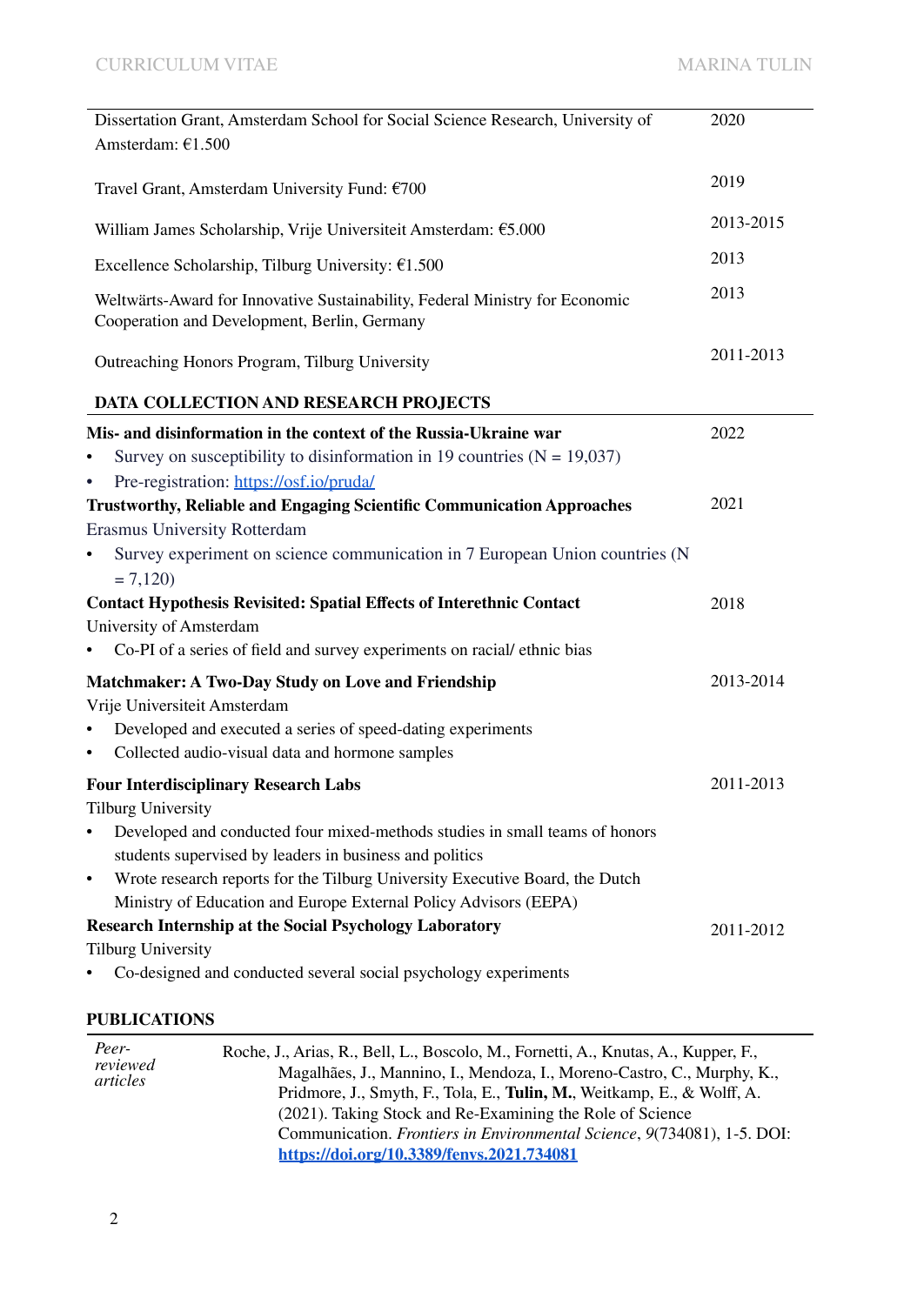|                            | <b>Tulin, M.</b> , Volker, B., & Mollenhorst, G. (2021). Whom do we lose? The case of<br>dissimilarity in personal networks. Social Networks, 65, 51-62. DOI:                                                                                                                                                                                                                                                                         |
|----------------------------|---------------------------------------------------------------------------------------------------------------------------------------------------------------------------------------------------------------------------------------------------------------------------------------------------------------------------------------------------------------------------------------------------------------------------------------|
|                            | https://doi.org/10.1016/j.socnet.2020.11.003<br>Tulin, M., & Smith, S. (2020). Poverty and mental health among migrants: When is<br>ingroup exposure more protective than social ties? Social Science and<br>Medicine-Population Health (11). DOI:                                                                                                                                                                                    |
|                            | https://doi.org/10.1016/j.ssmph.2020.100599<br>Weiss, A. &, Tulin, M. (2019). What makes a migrant desirable? A conjoint<br>experiment. Migration Studies. DOI:                                                                                                                                                                                                                                                                       |
|                            | https://doi.org/10.1093/migration/mnz042<br>Van der Meij, L., Demetriou, A., Pronk, T., Tulin, M., & Méndez, I. (2019).<br>Hormones in speed-dating. The role of testosterone and cortisol. Hormones<br>& Behavior, 116, DOI: 10.1016/j.yhbeh.2019.07.003                                                                                                                                                                             |
|                            | Weiss, A. &, Tulin, M. (2019). As iron sharpens iron: a mentoring approach to<br>labour market integration for humanitarian migrants. International Journal<br>of Evidence Based Coaching and Mentoring, 17(2), pp.122-137.<br>DOI: 10.24384/3d5c-w176                                                                                                                                                                                |
|                            | Tulin, M., Volker, B., & Lancee, B. (2019). The same place but different: how<br>neighborhood context differentially affects homogeneity in networks of<br>different social groups. Journal of Urban Affairs. DOI:<br>10.1080/07352166.2019.1578176                                                                                                                                                                                   |
|                            | Tulin, M., Lancee, B., & Volker, B. (2018). Personality and social capital. Social<br>Psychology Quarterly, 81(4), 295-318. DOI: 10.1177/0190272518804533<br>Tulin, M., Pollet, T., & Lehmann-Willenbrock, N. (2018). Perceived cohesion versus<br>actual social structure: a study using social network analysis of egocentric<br>Facebook networks. Social Science Research, 74. 161-175. DOI:<br>10.1016/j.ssresearch.2018.04.004. |
| Books                      | Tulin, M. (2020). Blind spots in social resource theory: Essays on the creation,<br>maintenance, and returns of social capital. University of Amsterdam/ICS<br>dissertation series. ISBN: 9789402818994. URL:<br>https://hdl.handle.net/11245.1/3882cfa1-c0f0-4015-a3ca-7a6147a6247b                                                                                                                                                  |
| Manuscripts in<br>progress | Tulin, M., Hameleers, M., & De Vreese, C. (2022) []. Motivations to fact-check<br>mis- and disinformation on the Ukraine war. Manuscript in progress.                                                                                                                                                                                                                                                                                 |
|                            | Hameleers, M., Tulin, M., & De Vreese, C. (2022) []. Misinformed or Deceived?<br>Perceptions of mis- and disinformation on the Russia-Ukraine war among<br>citizens in 19 different countries. Manuscript submitted to an international                                                                                                                                                                                               |
|                            | journal.<br>Wegmann, D. Tulin, M., & Gregersen, A. (2021). Cues of credibility in online<br>videos: the role of signaling. Manuscript submitted to an international<br><i>journal.</i>                                                                                                                                                                                                                                                |
|                            | Tulin, M., & Felder, M., Koutsolampros, P., & Sailer, K. (2021). Spatial and social<br>proximity between neighbours. What fosters weak versus invisible ties?<br>Manuscript submitted to an international journal.                                                                                                                                                                                                                    |
| <b>PRESENTATIONS</b>       |                                                                                                                                                                                                                                                                                                                                                                                                                                       |
| Conferences                | Science & You, University of Lorraine, Metz, France, 2021.                                                                                                                                                                                                                                                                                                                                                                            |
|                            | Dag van de Sociologie, Utrecht University, The Netherlands, June 2021.                                                                                                                                                                                                                                                                                                                                                                |

**Multidisciplinary International Symposium on Disinformation in Open Online Media**, Leiden University, October 2020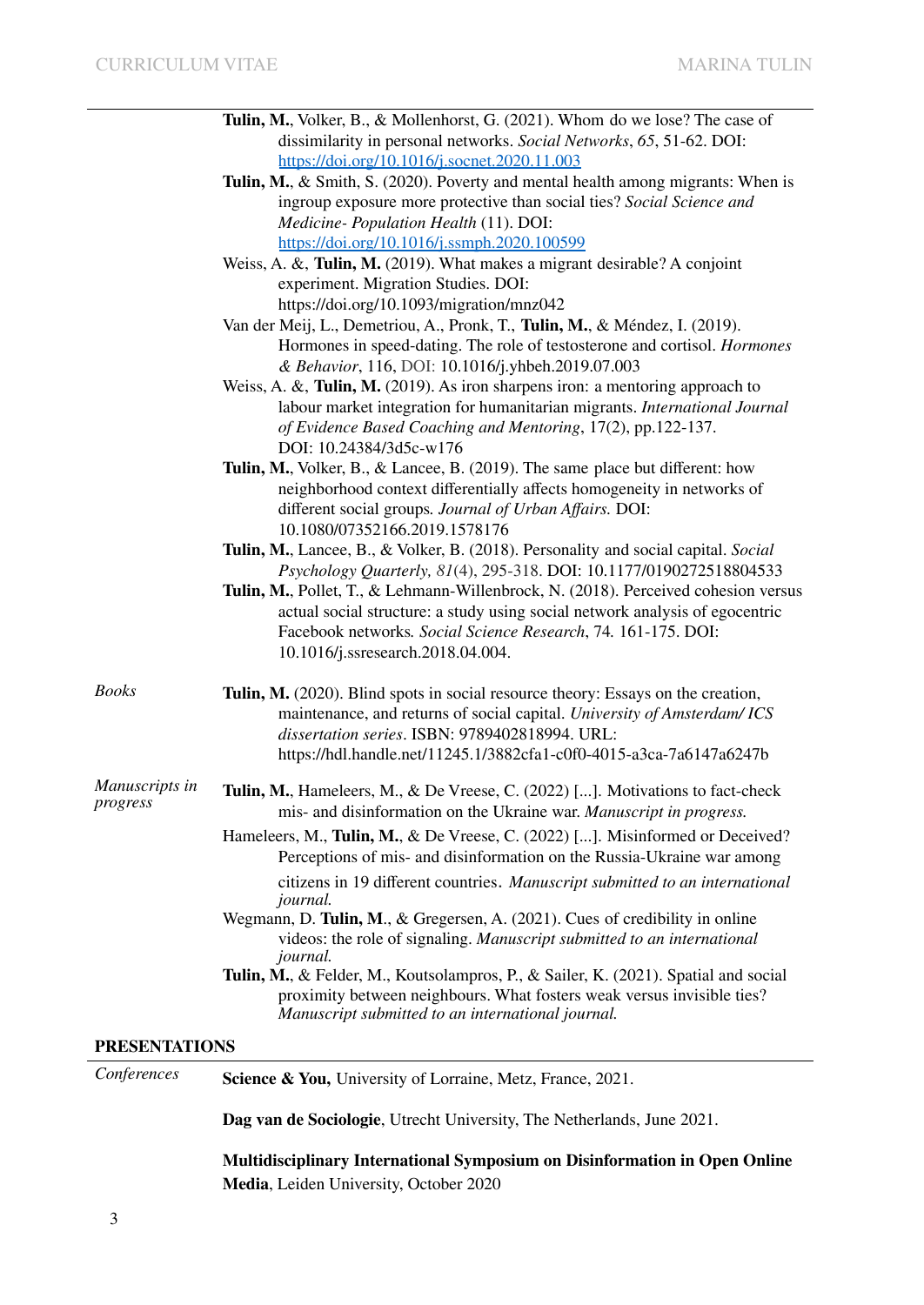*Symposiums, seminars and workshops*

**Sunbelt Conference of the International Network for Social Network Analysis**, Université du Québec à Montréal, Canada, June 2019.

**Dag van de Sociologie**, University of Amsterdam, The Netherlands, June 2019.

**Faculty Conference on Health, Behavior and Society**, University of Amsterdam, The Netherlands, May 2019.

**Sunbelt Conference of the International Network for Social Network Analysis 2018**, Utrecht University, The Netherlands, June 2018.

**European Conference on Social Networks**, Johannes-Gutenberg-University Mainz, Germany September 2017.

**Dag van de Sociologie**, Vrije Universiteit Brussel, Belgium, June 2017.

**Sunbelt Conference of the International Network for Social Network Analysis 2017**, Beijing, China, May 2017.

**Conference of the International Network of Analytical Sociologists**, Utrecht University, The Netherlands, June 2016.

**Workshops at the PhD club of the Erasmus School of History, Culture and Communication**, Erasmus University Rotterdam, The Netherlands, 2021

**Lunch seminar of the Erasmus Research Centre for Media, Communication and Culture**, Erasmus University Rotterdam, January 2021.

**Seminar of the program group Institutions, Inequalities and Life Courses**, University of Amsterdam, October 2019.

**PhD Club Seminar on Quantitative Inequality and Network Research**, University of Amsterdam, February 2019.

**Seminar of the program group Institutions, Inequalities and Life Courses**, University of Amsterdam, December 2018.

**Lab meeting of Prof. D.A. McFarland**, Graduate School of Education, Stanford University, November 2018.

**Stanford Center for Policy, Outcomes and Prevention**, Stanford University, October 2018.

**ICS Spring Day**, Interuniversity Center for Social Science Theory and Methodology, University of Amsterdam, June 2018.

**Masterclass by Prof. Paula England** (New York University), Amsterdam Institute for Social Science Research (AISSR), June 2018.

**ICS Spring Day**, Interuniversity Center for Social Science Theory and Methodology, University of Amsterdam, June 2017.

**Seminar of the program group Institutions, Inequalities and Life Courses**, University of Amsterdam, April 2017.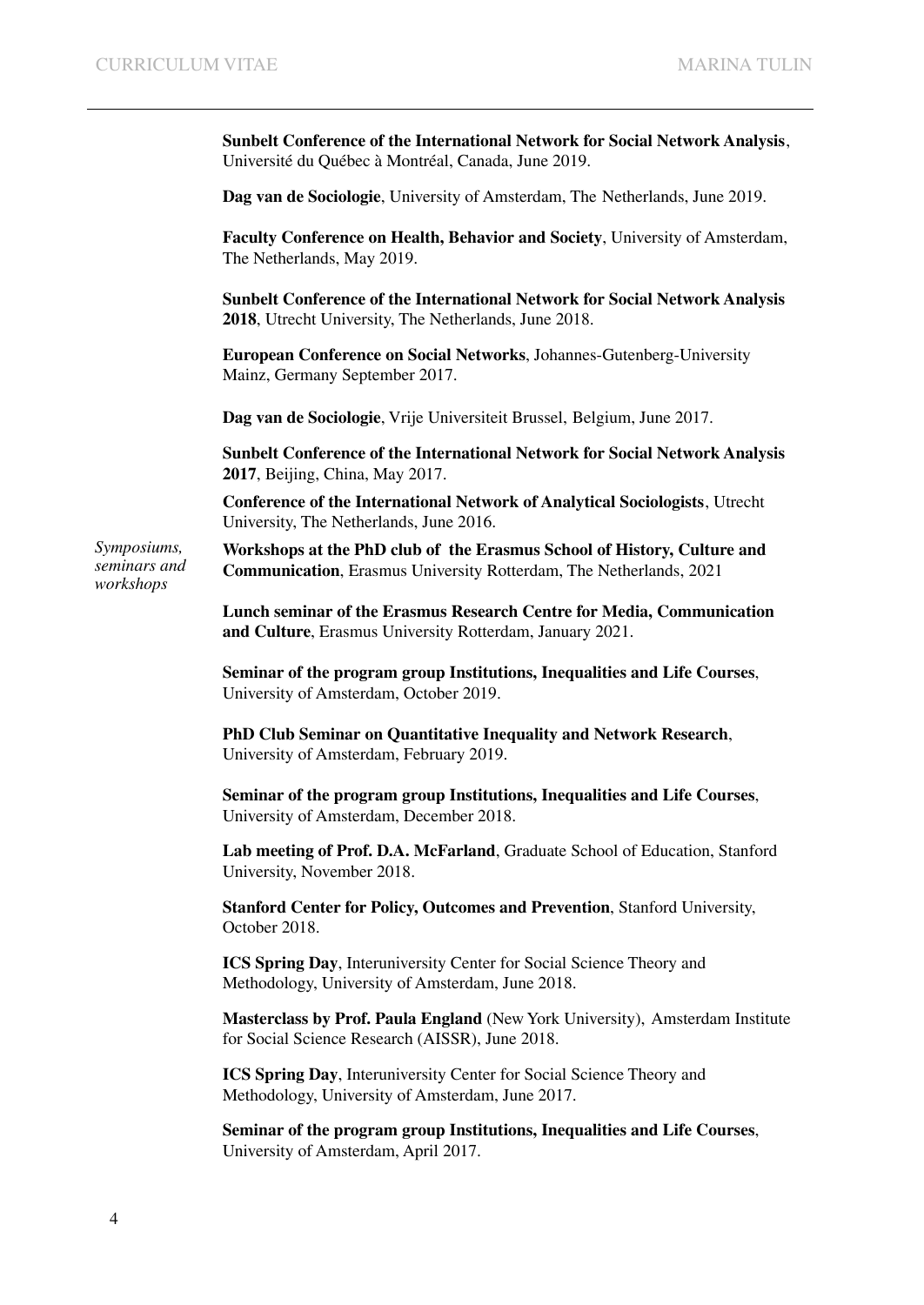**Seminar of the research group Leadership and Organizational Dynamics**, Vrije Universiteit Amsterdam, May 2016.

**PhD Club Seminar on Quantitative Inequality and Network Research**, University of Amsterdam, March 2016.

**Interfaculty Symposium: Feeding a Sustainable Future**, Tilburg University, February 2013.

*Symposium chair* **Food Sustainability Symposium**, Tilburg University, March 2012

#### **ENGAGEMENT AS PUBLIC SCHOLAR**

- **Invited Speaker** at a webinar series "Fostering scientific literacy universities and the future of science communication", European University Association, Brussels, June 2022.
- **Invited Speaker** at Focusdag Wetenschapscommunicatie, Royal Flemish Academy of Belgium for Arts and Sciences, Brussels, May 2022
- **Invited Panelist** at the Amsterdam Storytelling Festival in a talk show about "Digital masks: Are we connecting or hiding ourselves?", Amsterdam, November 2021.
- **Invited Expert Panelist** for the Social Cultural Planning Office (SCP; in Dutch: Sociaal en Cultureel Planbureau) for future research perspectives of the SCP. The Hague, June 2020.
- **Public lecture:** Tulin, M. (2019). *Social bubbles: Why do we have them and do we want to pop them?* 4bid gallery of OT301, Amsterdam, February 2019.
- **Invited Speaker:** Tulin, M. (2016). *Social networks in Dutch neighborhoods.* Presentation at Data Doeners Netwerk, Municipality of Amsterdam, March 2016.
- **Blog posts:**
	- Van der Schelde, A., **Tulin, M.** & Lee, J. (2021). Climate change: Experimental insights on perceptions of online science communication. TRESCA project. URL: <https://trescaproject.eu/2021/02/26/climate-change-experimental-insights/>
	- Volker, B., Lancee, B., & **Tulin, M.** (2019). *Sociaal kapitaal hangt voor een deel af van persoonlijkheid* [Blog post]*.* Sociale Vraagstukken. URL: [https://www.socialevraagstukken.nl/sociaal-kapitaal-hangt-voor-een-deel-af-van-persoo](https://www.socialevraagstukken.nl/sociaal-kapitaal-hangt-voor-een-deel-af-van-persoonlijkheid/) [nlijkheid/](https://www.socialevraagstukken.nl/sociaal-kapitaal-hangt-voor-een-deel-af-van-persoonlijkheid/)
	- **Tulin, M.** (2017, November 20 th ). *Tell me who your friends are and I'll tell you who you are* [Blog post]*.* United Academics Magazine. URL: <https://www.ua-magazine.com/social-connections-friends/#.WsDoBpNubLZ>
- **● Media appearances:**
	- **○ Podcast interview** for Find Out Why, February 2021:
	- Interview on Spotify: [https://open.spotify.com/episode/5pHR47qZRQQGZaZVixcUsp?si=22413c1560434c6](https://open.spotify.com/episode/5pHR47qZRQQGZaZVixcUsp?si=22413c1560434c68) [8](https://open.spotify.com/episode/5pHR47qZRQQGZaZVixcUsp?si=22413c1560434c68)
	- **○** Interview as long read: [https://findoutwhy.info/blog/f/trustworthy-reliable-engaging-scientific-communication](https://findoutwhy.info/blog/f/trustworthy-reliable-engaging-scientific-communication-tresca)[tresca](https://findoutwhy.info/blog/f/trustworthy-reliable-engaging-scientific-communication-tresca)
	- **Radio interview** on Radio Swammerdam about social capital in times of social distancing: <http://www.radioswammerdam.nl/2020/> Amsterdam, October 2020.
- **Media coverage of research:**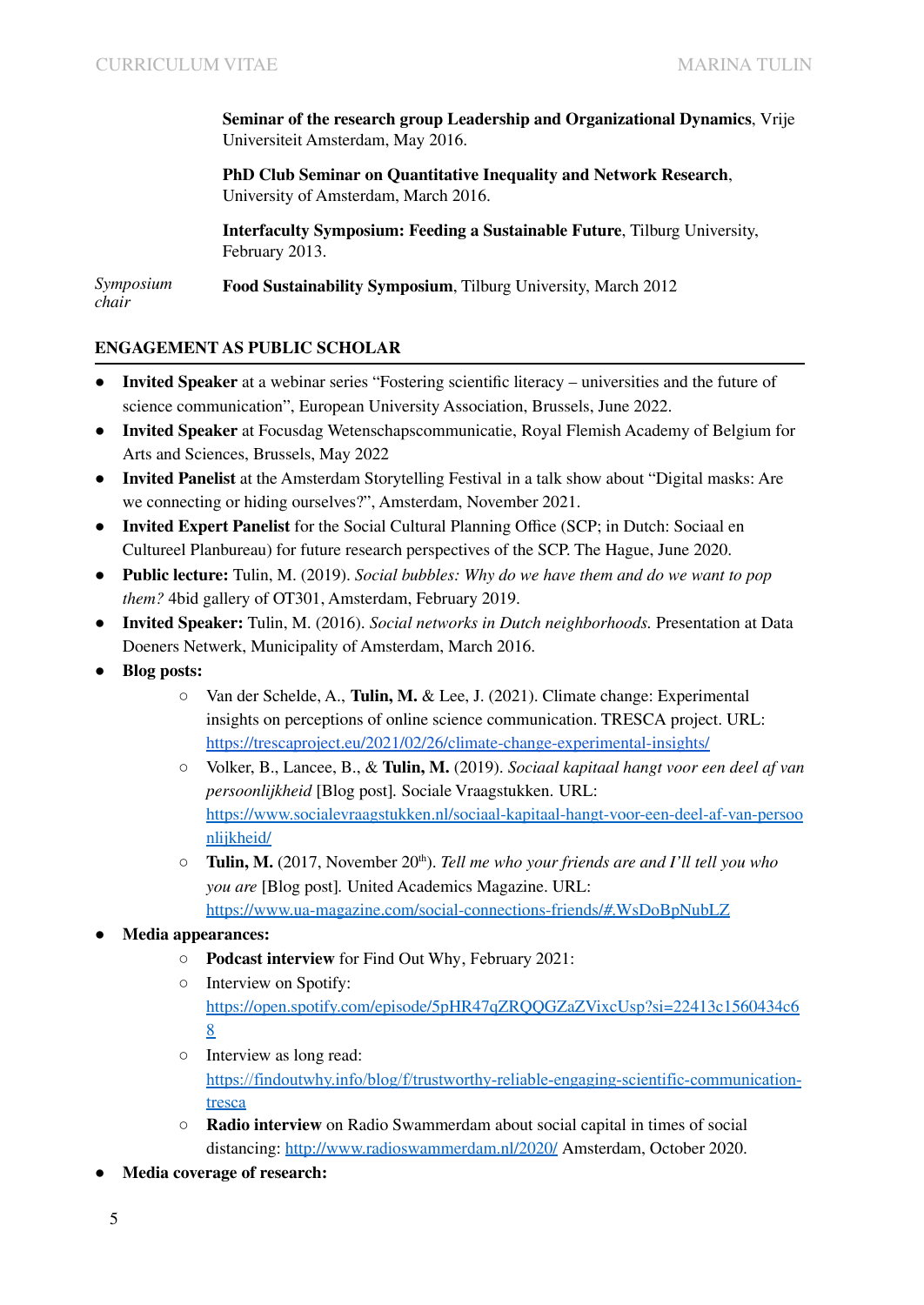- "Ook tijdens een informatieoorlog kun je waarheid vinden." [Article about research on the disinformation war during the Russian-Ukraine war]. *Kijk op Kennis.* URL: [http://www.kijkopkennis.nl/wp/2022/05/ook-tijdens-een-informatieoorlog-kun-je-waar](http://www.kijkopkennis.nl/wp/2022/05/ook-tijdens-een-informatieoorlog-kun-je-waarheid-vinden/) [heid-vinden/](http://www.kijkopkennis.nl/wp/2022/05/ook-tijdens-een-informatieoorlog-kun-je-waarheid-vinden/)
- "Towards clearer and more accessible science communication" [Article about the TRESCA project] *European Research Executive Agency*. Link: [https://rea.ec.europa.eu/news/towards-clearer-and-more-accessible-science-communica](https://rea.ec.europa.eu/news/towards-clearer-and-more-accessible-science-communication-2022-01-12-0_en) [tion-2022-01-12-0\\_en](https://rea.ec.europa.eu/news/towards-clearer-and-more-accessible-science-communication-2022-01-12-0_en)
- "Sara heeft vriendschapsverdriet #3: Pijnlijke emoties" [Article about the PhD research on friendship loss] *Flow Magazine*. Link: [https://www.flowmagazine.nl/psyche-mental-health/sara-heeft-vriendschapsverdriet-2](https://www.flowmagazine.nl/psyche-mental-health/sara-heeft-vriendschapsverdriet-2-pijnlijke-emoties.html) [pijnlijke-emoties.html](https://www.flowmagazine.nl/psyche-mental-health/sara-heeft-vriendschapsverdriet-2-pijnlijke-emoties.html)
- "What drives public trust? Broadening the traditional scope of science communication with TRESCA" [Article about the TRESCA project] *European Science Media Hub*. Link: [https://sciencemediahub.eu/2020/12/30/what-drives-public-trust-broadening-the-traditio](https://sciencemediahub.eu/2020/12/30/what-drives-public-trust-broadening-the-traditional-scope-of-science-communication-with-tresca/) [nal-scope-of-science-communication-with-tresca/](https://sciencemediahub.eu/2020/12/30/what-drives-public-trust-broadening-the-traditional-scope-of-science-communication-with-tresca/)
- "Does Your Personality Predict Who You Know?" [Article about research paper] *The Society Pages*. Link: [https://thesocietypages.org/discoveries/2019/03/21/does-your-personality-predict-who](https://thesocietypages.org/discoveries/2019/03/21/does-your-personality-predict-who-you-know)[you-know](https://thesocietypages.org/discoveries/2019/03/21/does-your-personality-predict-who-you-know)

#### **TEACHING**

| Certified Junior Lecturer in Didactics and Teaching, University of Amsterdam            |           |
|-----------------------------------------------------------------------------------------|-----------|
| <b>Courses developed:</b>                                                               |           |
| <b>Making your research count: Impact in times of information overload</b> [PhD course] | 2021-2022 |
| <b>Communicating trustworthy information in the digital world [Massive Open Online</b>  | 2021-2022 |
| Course to be launched on Coursera in February 2022]                                     |           |
| <b>BA</b> courses taught:                                                               |           |
| Quantitative Methods in Media and Communication                                         | 2020-2021 |
| Teaching evaluations: $A++$ (Dutch grade: 9.5)                                          |           |
| <b>Mathematics Remedial</b>                                                             |           |
| Teaching evaluations: $A+$ (Dutch grade: 9.6)                                           | 2019-2020 |
| Teaching evaluations: $A+$ (Dutch grade: 9.2)                                           | 2020-2021 |
| <b>Media Systems in Comparative Perspective</b>                                         |           |
| Teaching evaluations: A (Dutch grade: 8.5)                                              | 2020-2021 |
| Teaching evaluations: A (Dutch grade: 8.2)                                              | 2019-2020 |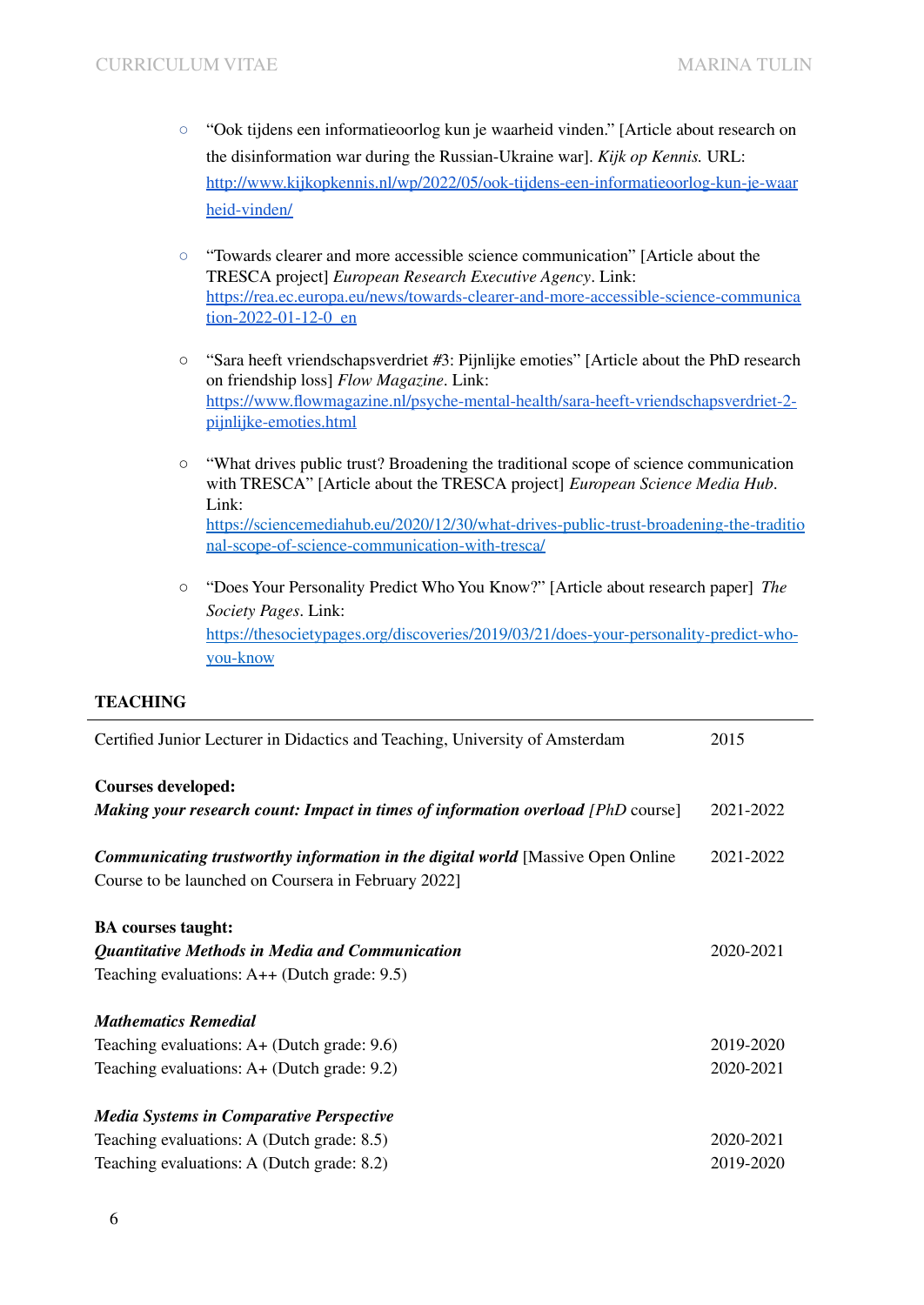| <b>Digital Research Methods</b>                    |           |
|----------------------------------------------------|-----------|
| Teaching evaluations: $A+$ (Dutch grade: 8.75)     | 2019-2020 |
|                                                    |           |
| <b>Education, Stratification, and Life Courses</b> |           |
| Teaching evaluations: $A+$ (Dutch grade: 8.6)      | 2015-2016 |
| Teaching evaluations: $A+$ (Dutch grade: 8.7)      | 2016-2017 |
|                                                    |           |
| <b>Mixed Methods</b>                               |           |
| Teaching evaluations: $A+$ (Dutch grade: 8.5)      | 2016-2017 |
| Teaching evaluations: A (Dutch grade: 8.1)         | 2017-2018 |

#### **POSTGRADUATE TRAINING**

| R programming<br>workshops                    | Exponential Random Graph Models for Ego Network Data (Sunbelt INSNA<br>$\bullet$<br>2019)<br>Advanced Data Visualization in R (AISSR Flying Circus)<br>$\bullet$<br>Social Network Analysis in R (AISSR Flying Circus)<br>$\bullet$<br>Introduction to R basics (AISSR Flying Circus)<br>$\bullet$<br>Simplifying Ego Networks in R (EUSN 2017)<br>$\bullet$<br>Analysis of Longitudinal Social Networks using RSiena (Sunbelt INSNA 2017)<br>$\bullet$<br>Fundamentals of Biased Net Modeling in R (Sunbelt INSNA 2017)<br>$\bullet$ |
|-----------------------------------------------|---------------------------------------------------------------------------------------------------------------------------------------------------------------------------------------------------------------------------------------------------------------------------------------------------------------------------------------------------------------------------------------------------------------------------------------------------------------------------------------------------------------------------------------|
| Python<br>programming<br>courses<br>Modelling | Data Analysis with Python (Coursera)<br>$\bullet$<br>Python for Applied Data Science and AI (Coursera)<br>$\bullet$<br>Data Science Methodology (Coursera)<br>$\bullet$<br>Open Source Tools for Data Science (Coursera)<br>$\bullet$<br>Data Visualization with Python<br>٠                                                                                                                                                                                                                                                          |
| workshops                                     | Agent-Based Models in Social Network Analysis using NetLogo (Sunbelt<br>$\bullet$<br><b>INSNA 2018)</b><br>My First Bayes: A Gentle Introduction to Bayesian Analysis (AISSR Flying<br>$\bullet$<br>Circus)                                                                                                                                                                                                                                                                                                                           |
| Summer schools                                | Summer School Science Communication, Leiden University<br>$\bullet$<br>Theory, Methods, and Applications of Personal Networks, Autonomous<br>$\bullet$<br>University of Barcelona, Barcelona, Spain.<br>Social Cohesion in a World of Growing Diversity, Jacobs University, Bremen,<br>$\bullet$<br>Germany.                                                                                                                                                                                                                          |
| Additional<br>courses                         | Introduction to Theory Construction and Modelling (Interuniversity Center for<br>$\bullet$<br>Social Science Theory and Methodology)<br>Advanced Multivariate Modeling (University of Amsterdam)<br>٠<br>Advanced Academic Writing (AISSR PhD course)<br>$\bullet$                                                                                                                                                                                                                                                                    |
| <b>SKILLS</b>                                 |                                                                                                                                                                                                                                                                                                                                                                                                                                                                                                                                       |
| Software                                      | R, Stata, SPSS, Gephi, Python, iMovie                                                                                                                                                                                                                                                                                                                                                                                                                                                                                                 |
| Languages                                     | German (native)<br>$\bullet$<br>English (fluent)<br>$\bullet$<br>Dutch (intermediate)<br>$\bullet$                                                                                                                                                                                                                                                                                                                                                                                                                                    |

• French (basic)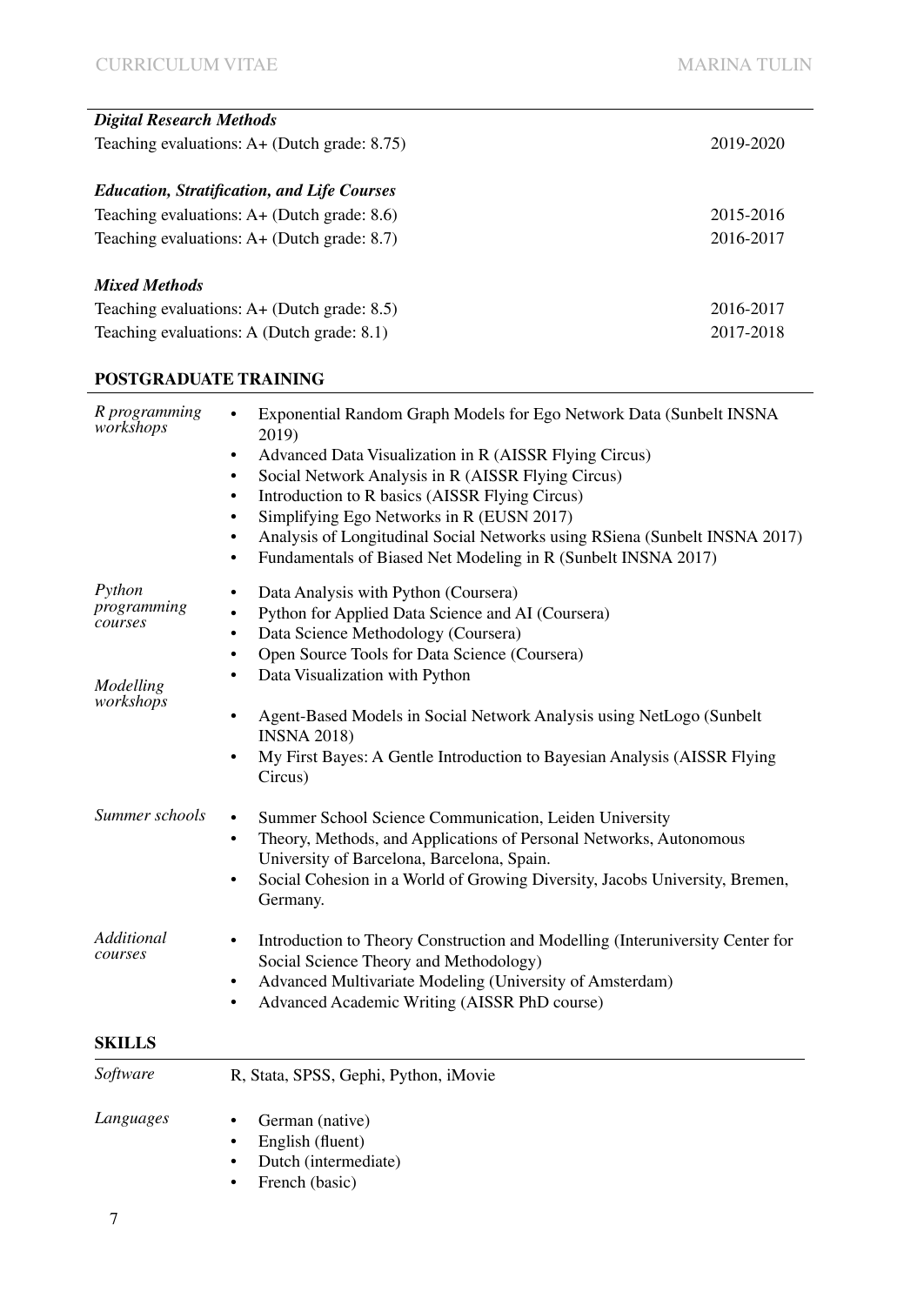• Russian (basic)

*Communication and soft skills*

• Storytelling workshop, Scientificstorytelling.nl, Netherlands

- Storytelling course, Mezrab Storytelling School, Netherlands
- Communication and Responsible Leadership Training, Krauthammer International
- Non-Violent Communication Training, Center for Experimental Cultural Design, Germany
- Workshop Instructor Training, Forum for Political Voluntary Services, Germany
- Certified Youth Group Leader, Protestant Youth Services Emsland-Bentheim, **Germany**

# **ACADEMIC SERVICES**

- Program Committee member of the Multidisciplinary International Symposium on Disinformation in Open Online Media MISDOOM 2021
- Reviewer for various academic journals, including American Sociological Review, Social Psychology Quarterly, Social Forces, Social Science and Medicine, Urban Affairs, European Societies, Advances in Life Course Research, and Social Networks
- Referee for the National Science Centre Poland (funding scheme OPUS-18), March 2020
- PhD representative of the program group Institutions, Inequalities and Life Courses, University of Amsterdam. May 2018-September 2019
- Co-founder and chair of the PhD Club "Quantitative Inequality and Network Research", University of Amsterdam, November 2015 - September 2019
- Volunteer at 2018 Sunbelt Conference of the International Network for Social Network Analysis, Utrecht University, January - June 2018
- Co-organizer of the Institutions, Inequalities and Life courses program group outing, University of Amsterdam, January - April 2018
- Lead organizer of the Amsterdam Institute for Social Science Research PhD weekend 2016 to the Ardennes, Belgium, October 2016
- Volunteer at the European Association of Social Psychology conference, University of Amsterdam, May 2014.
- External Communication Committee for William James Student Symposium, Vrije Universiteit Amsterdam, January - June 2015

# **SUPERVISION**

## **Research Assistants**

Anouk van Niekerk (November - August 2021) Asher van der Schelde (November 2020 - January 2021)

## **Interns**

Laura Sehnem (April - June 2021) Vy Truong (April -June 2021) Greta Haskell (June - August 2020) Anastasiya Galtsova (July 2020 - September 2020)

# **PERSONAL INTERESTS AND POLITICAL ENGAGEMENT**

# **Guitarist in the band 'Big Pleasure' (February 2019-present)**

• Post-punk, indie music and spoken word

- **Volunteer at two social-political centers in Amsterdam: NieuwLand and Vrankrijk (2018-present)**
- Hosts, facilitates and contributes to various activist events for marginalized groups

**Queer Choir for Women and Non-Binary People (2018-2019)**